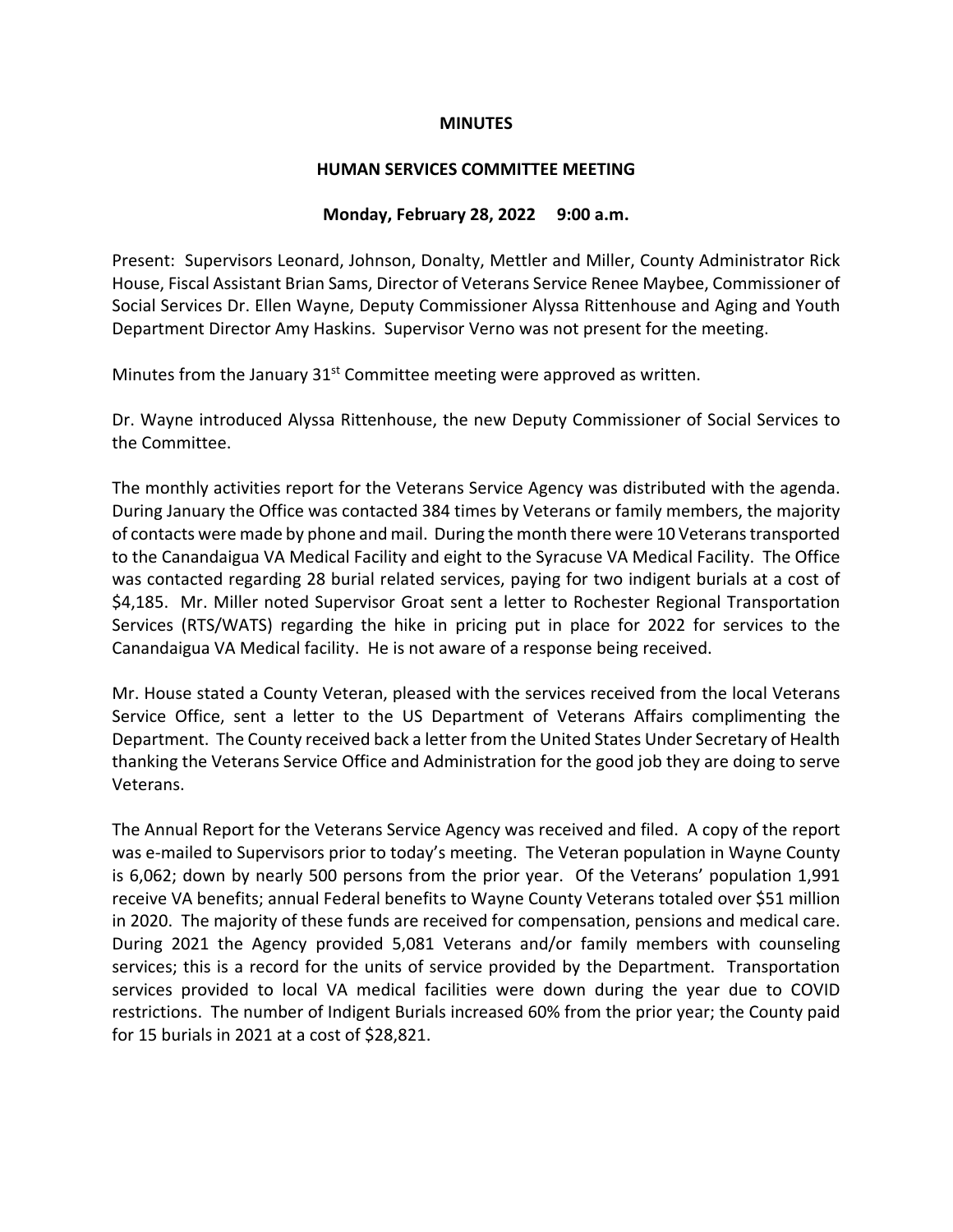Mrs. Maybee informed Supervisors Veterans Service Officer, Samantha Wilson, and her K-9 were recently Federally Accredited as a Veterans Service Animal/Handler. Mrs. Maybee said the dog is in the Office most days.

The following monthly reports were presented for the Department of Social Services:

- $\triangleright$  Temporary Assistance Caseload: At the end of January there were 183 County residents receiving Aid for Dependent Children/Family Assistance and 171 receiving Home Relief.
- $\triangleright$  SNAP Caseload: At the end of January there were 4,354 residents receiving food stamps, 187 residents receiving food stamps with multiple Public Assistance benefits and 79 receiving food stamps with one Public Assistance benefit.
- $\triangleright$  Medicaid Caseload: There are 3,770 County residents receiving Medicaid and 2,186 receiving Medicaid and SSI; both numbers continue to increase. Dr. Wayne said the State extended their no Medicaid case closing/automatic renewals process through the end of March. She is concerned once COVID emergency status is closed it will be an enormous task for staff to look-back on all individuals who have been claiming public assistance benefits during that time. The State recently said a look-back re-certification process will not be necessary; however after March 31<sup>st</sup> re-certification of clients will take place on a regular basis. Dr. Wayne is concerned there will be a large influx of individuals who will no longer qualify for public assistance benefits and not know how to financially manage without them. This will also affect those individuals who have been admitted to nursing homes who will have to be certified for Medicaid benefits they receive. Dr. Wayne said this action could have financial implications for the County's Nursing Home. The State is also considering increasing the financial limit to receive Medicaid benefits.
- $\triangleright$  Child Welfare Services: The Department received 202 reports concerning the welfare of children; of this number 14 were child abuse reports. Dr. Wayne reported there has been a large staff turnover in this Unit. New Caseworkers take about one-year to be trained and up-to-speed with a full caseload. During the extended training period, current Caseworkers will have increased caseloads. Civil Service exams for Caseworker positions are given on a regular basis.
- $\triangleright$  Financials: Through January the Department spent 7.2% of their \$21 million County budget. Most expenses are trending lower than last year. Dr. Wayne reported the Emergency Aid to Adults budget is running high due to the increased homeless population. She continues to work with the Town of Lyons to obtain approval for the establishment of an emergency housing project. The Department received American Rescue Protection Act (ARPA) funding for this project that includes leasing a newly renovated property in Lyons for this purpose. Currently at question on this project is who should be filing for building permits and zoning permit, the property owner, or DSS.

Supervisor Groat arrived at the meeting at 9:30 a.m.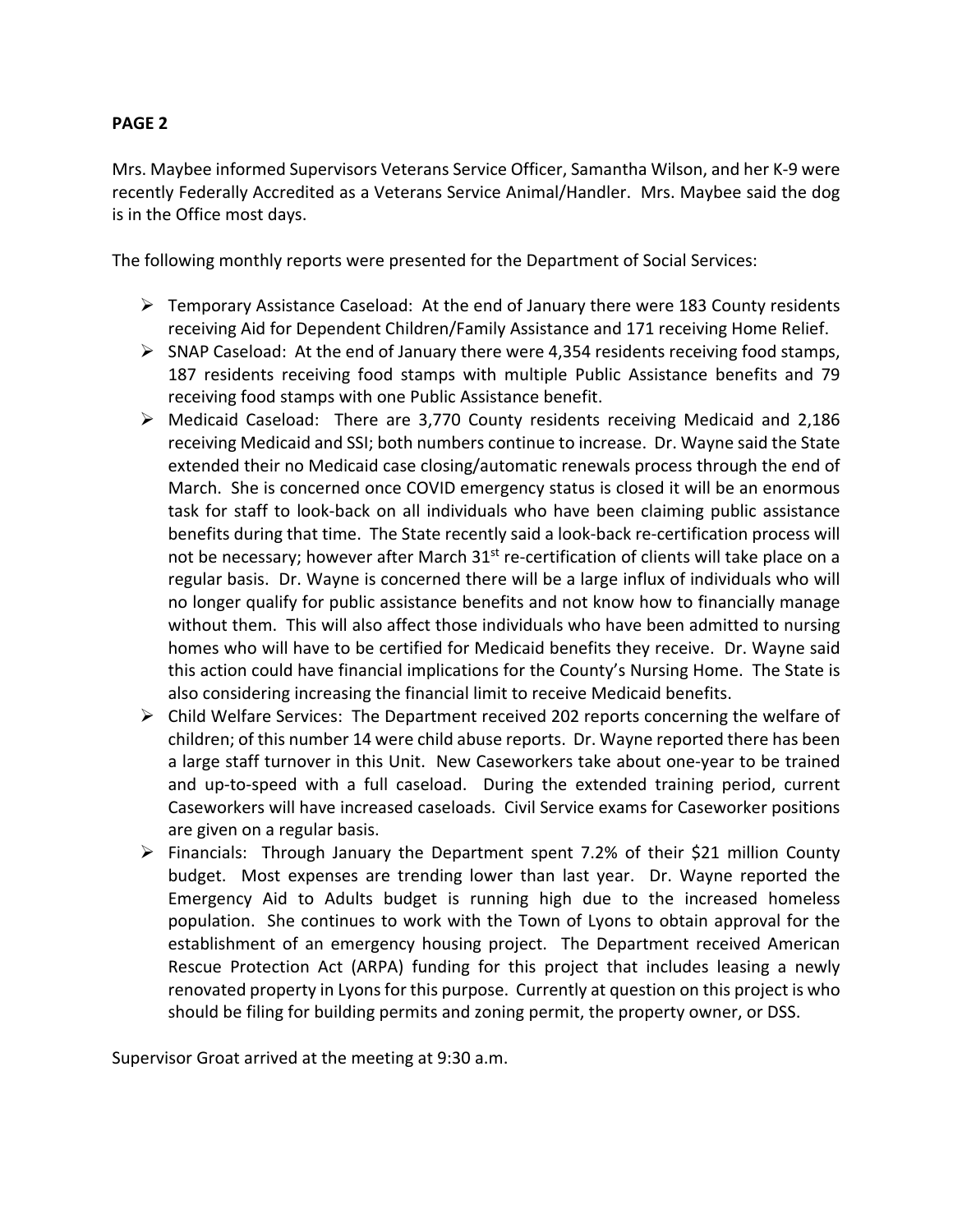This month's Department of Social Services program spotlight is on the Low Income Child Care Program. The main purpose of the program is assisting low-income families with paying the cost of child care so they can work or go to school. The program is dependent on State funding. Last year the program served approximately 60 families (150 children) on a monthly basis. Every family pays a portion of their child care costs. Funding though the program is not available if a parent/legal guardian is available to care for a child.

Dr. Wayne made the Committee aware of the following issues:

- Department of Health Nursing Home Regulator Complaints Regarding Pontiac Nursing Home: The independent audit on this facility regarding a complaint about the care they administer to an incapacitated adult, in the custody of Wayne County, was upheld. Another individual in the custody of Social Services is currently housed at a facility in New Jersey; there are questions about the care being given at that dwelling also. Dr. Wayne said efforts are being made to relocate this person to another facility in that state.
- $\triangleright$  MSAR (Maximum State Aid Rate) Settlement: Dr. Wayne referred to a resolution approved by the Board earlier in the month to adjust rates paid to Foster Care families. The State settled a lawsuit to increase the subsidies to Foster Care and adoptive parents. The State has yet to make a decision if MSAR would be mandated for social services to pay 100% of the cost. The local Department is in the process of completing a financial projection on the number of children in care and the cost of providing each home with the maximum financial benefit. Dr. Wayne said an additional Board resolution may be needed to increase Foster Care/adoptive parent reimbursement rates to bring them more in line with MSAR.
- $\triangleright$  Pandemic Emergency Assistance Program: Originally the State provided DSS with free diaper vouchers for individuals receiving public assistance or food stamps if they had children under three-years-old in their care. Now there are funds available for income eligible households to receive additional food stamps if they have a person over 55 or under 17 in the home.

The Annual Report for the Department of Social Services was received and filed. A copy of the report was e-mailed to all Supervisors prior to today's meeting. The Department operated on a \$22.5 million County budget, only expending \$14.2 million of this amount. The number of cases handled in the Office continued to increase as the COVID-19 pandemic continued. During the past year staff received 2,937 applications for Supplemental Nutrition (food stamps), 1,528 for Home Energy Assistance Program (HEAP), 1,236 for Temporary Assistance and 821 for HEAP emergencies. The Medicaid caseload continued to increase to a total of 5,435; of this number 2,474 were also received SSI benefits. There were 112 fraud cases referred to the Department in 2021, 10 cases were prosecuted. Through 'front end detection' the Department denied or reduced benefits to nine individuals totaling over \$30,000. There were 49 applications to the Department for indigent burials; 30 of this number were paid for. There were 75 youth involved in the Workforce Development Summer Program working at 32 sites. Child Protective Services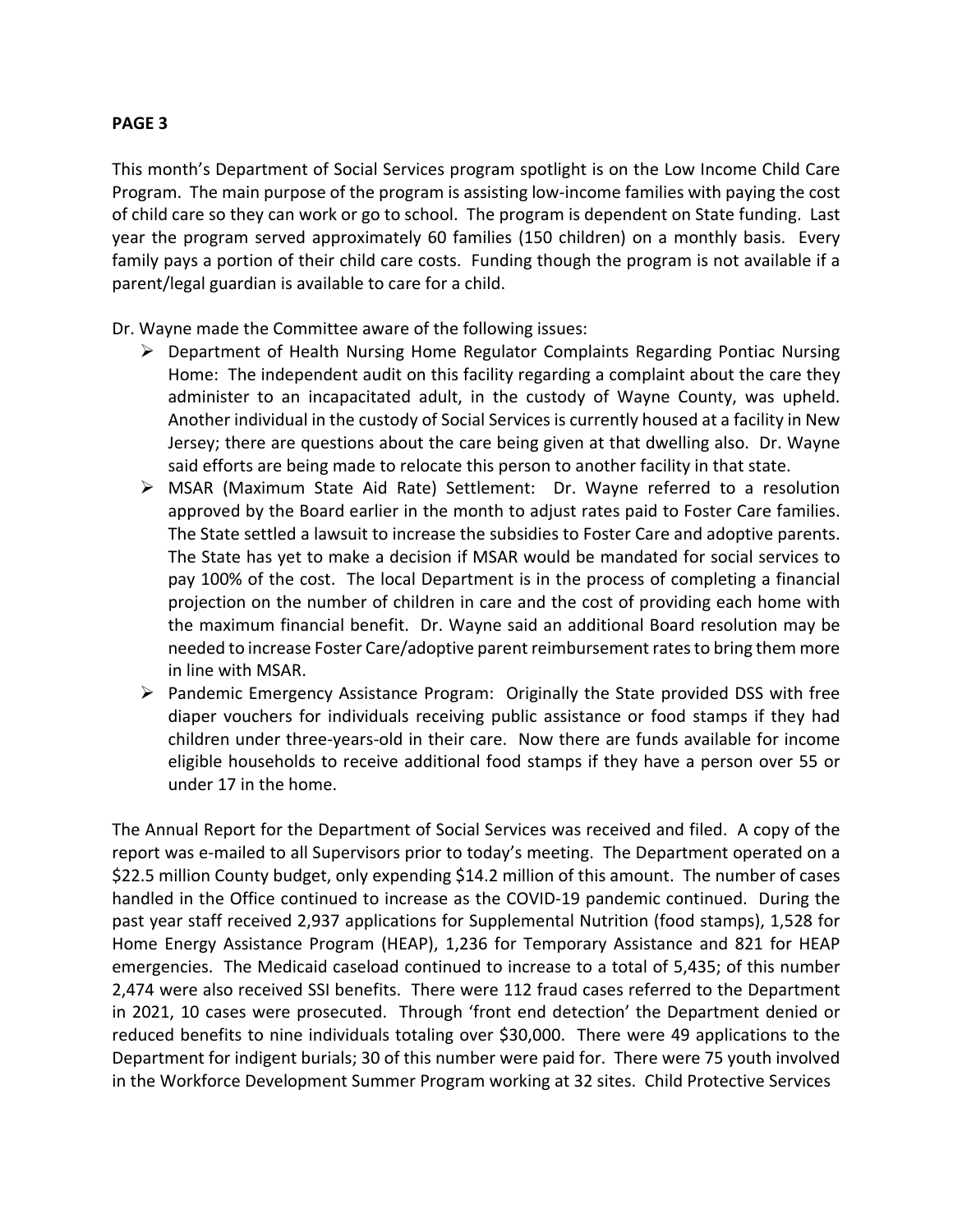received 1,761 reports in 2021 involving 2,946 children--a total of 149 were abuses reports and 51 required subsequent case reporting. There were 20 children in the Foster Care system and six finalized adoptions. The Department oversaw 24 Persons In Need Of Supervision cases, Adult Protective Services were provided to 100 clients and 270 child support orders were issued resulting in over \$10 million in child support collections recovered. Dr. Wayne reported the Department operated the year with less staff, constantly working for more efficiencies. She realized the Social Service budget is a large part of the County budget and will continue, with the help of her dedicated staff, to seek additional efficiencies to save the taxpayer money.

The following transmittals were presented for the Department of Social Services:

--Authorization for the Commissioner of Social Services to sign an agreement with the Wayne County Sheriff's Office for welfare fraud investigation services for a cost of \$170,779. The funds will pay for the services of Sheriff's Deputies to assist in fraud investigations and arrests. Approved 4-0.

--Authorization for the Chairman of the Board to sign an agreement with Finger Lakes Community College for Social Service employee training at a cost of \$68,013. The State pays the expense of training for Social Service workers at community colleges. Dr. Wayne noted additional training for staff is available through other sources. Approved 4-0.

--Authorization for the Chairman of the Board to sign a contract amendment with Youth Advocacy Program (YAP) to allow for a wage increase for staff; their salaries have remained locked in since 2019. The amendment will not change the total \$1.3 million cost of this contract. Approved 4-0.

--Authorization to abolish one full-time Data Entry Operator position at the Department of Social Services and one full-time Senior Clerk/Typist position at the Department of Aging and Youth and create and fill the position of full-time Principal Audit Clerk in the Department of Social Services. Dr. Wayne said she and Mrs. Haskins were looking for Department efficiencies and believe the proposed staff changes will reflect this. There are many grants the Department of Social Services receives to provide emergency services; the new position would review the financial needs of the Department and positioning for these new funds. Mrs. Haskins said the Senior Clerk/Typist position in her Department is currently vacant and the two Departments work on similar assistance programs; the change would allow for a maximization in revenues. Approved 4-0.

--Authorization for the Chairman of the Board to sign an agreement amendment with the Child Care Institution--Cayuga Home for Children. Dr. Wayne noted the agreement needs to be modified to reflect the Federal Family First Prevention Services Act and Part L of Chapter 56 of the Laws of 2021—reflecting changes in the procedural activities pertaining to utilization of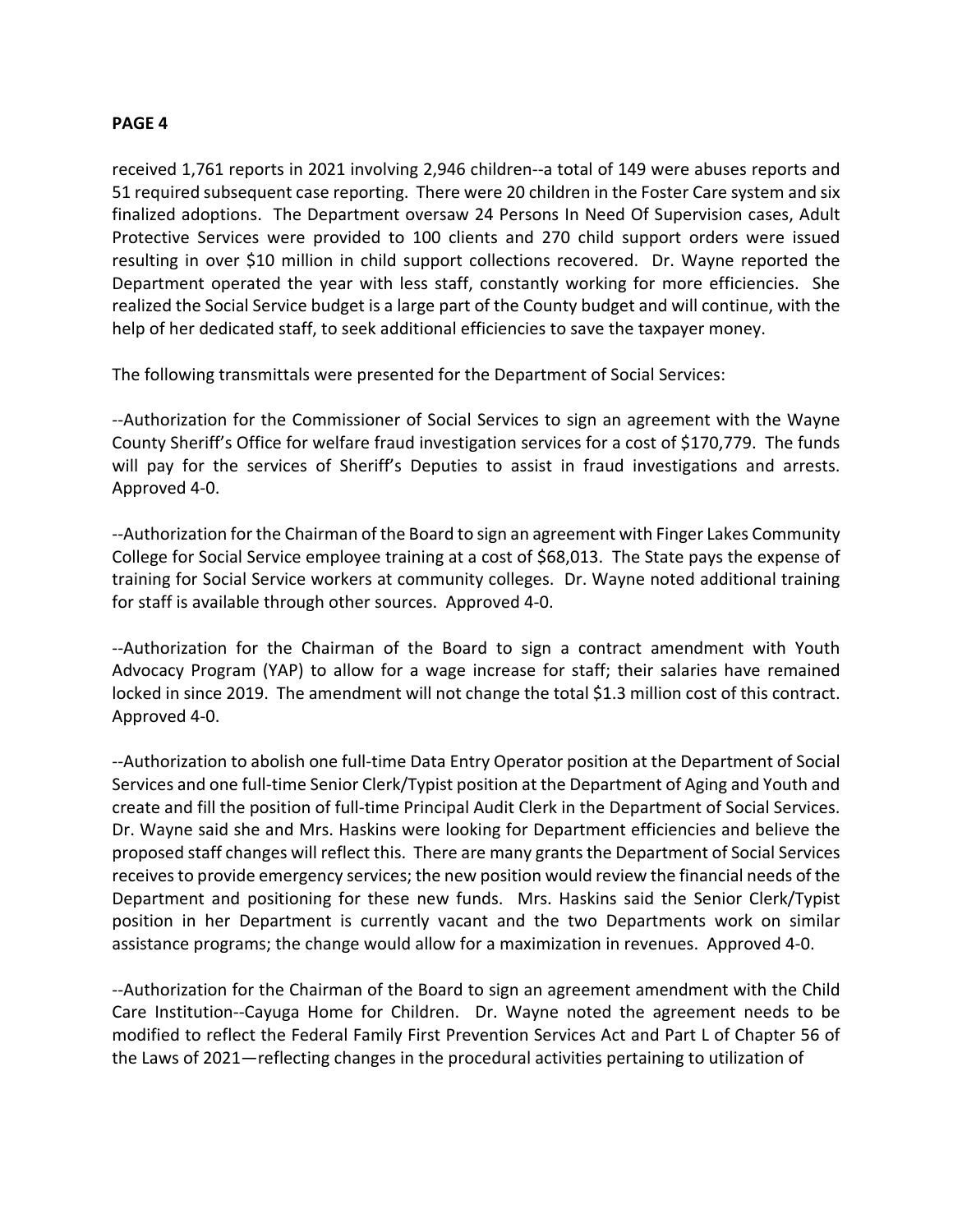Qualified Residential Treatment Programs and Qualified Individuals when placing a child into a congregate level of care, as do all of today's requests for agreement amendments. Approved 4- 0.

--Authorization for the Chairman of the Board to sign an amended agreement with the Child Caring Institution--St. Ann Institution. Approved 4-0.

--Authorization for the Chairman of the Board to sign an amended agreement with the Child Caring Institution—Children's Home of Wyoming Conference. Approved 4-0.

--Authorization for the Chairman of the Board to sign an amended agreement with the Child Caring Institution—Children's Village. Approved 4-0.

--Authorization for the Chairman of the Board to sign a contract with Catholic Charities of the Finger Lakes for the provision of Supplemental Security Income/Interim Assistance Reimbursement Care Management Service for a price of \$77,500. The contract allows for a twoyear renewal. Dr. Wayne noted a Request For Proposal was put out for this service; the awarded contractor currently offers this service to three counties and is well aware of what Wayne County is seeking from their contract. Approved 4-0.

--Authorization to accept funding from the New York State Office for the Prevention of Domestic Violence in the amount of \$94,699. Dr. Wayne said this non-competitive, one-time grant, was offered to the County last week and will be used to assist survivors of domestic violence. There is a limited amount of time to expend the funds, but there is a need for them. Approved 4-0.

The following out of state travel requests were presented for Social Service employees:

--Authorization for one staff member to attend a Union Training Conference in Atlanta, Georgia, from April  $4<sup>th</sup> - 6<sup>th</sup>$ . There is no County cost for attendance. Approved.

--Authorization for one staff member to attend an Article 81 Services to an Incapacitated Adult Hearing in New Jersey on April  $11<sup>th</sup>$  and  $12<sup>th</sup>$  and again on November 7<sup>th</sup> and 8<sup>th</sup> for a cost of \$581.54. This would allow for staff to physically see this client that is in the custody of the Department of Social Services. Approved.

The 2021 Annual Report for the Department of Aging and Youth was received and filed. A copy of the report was sent to all Supervisors prior to today's meeting. The report gave a short explanation of programs offered and the benefit they have to the community. The report contained a list of vendors utilized during the past year. The Department worked within COVID guidelines again in 2021, which limited community participation in many programs. In 2021 there were 17 clients receiving Caregiver Services, 368 individuals receiving Case Management, 197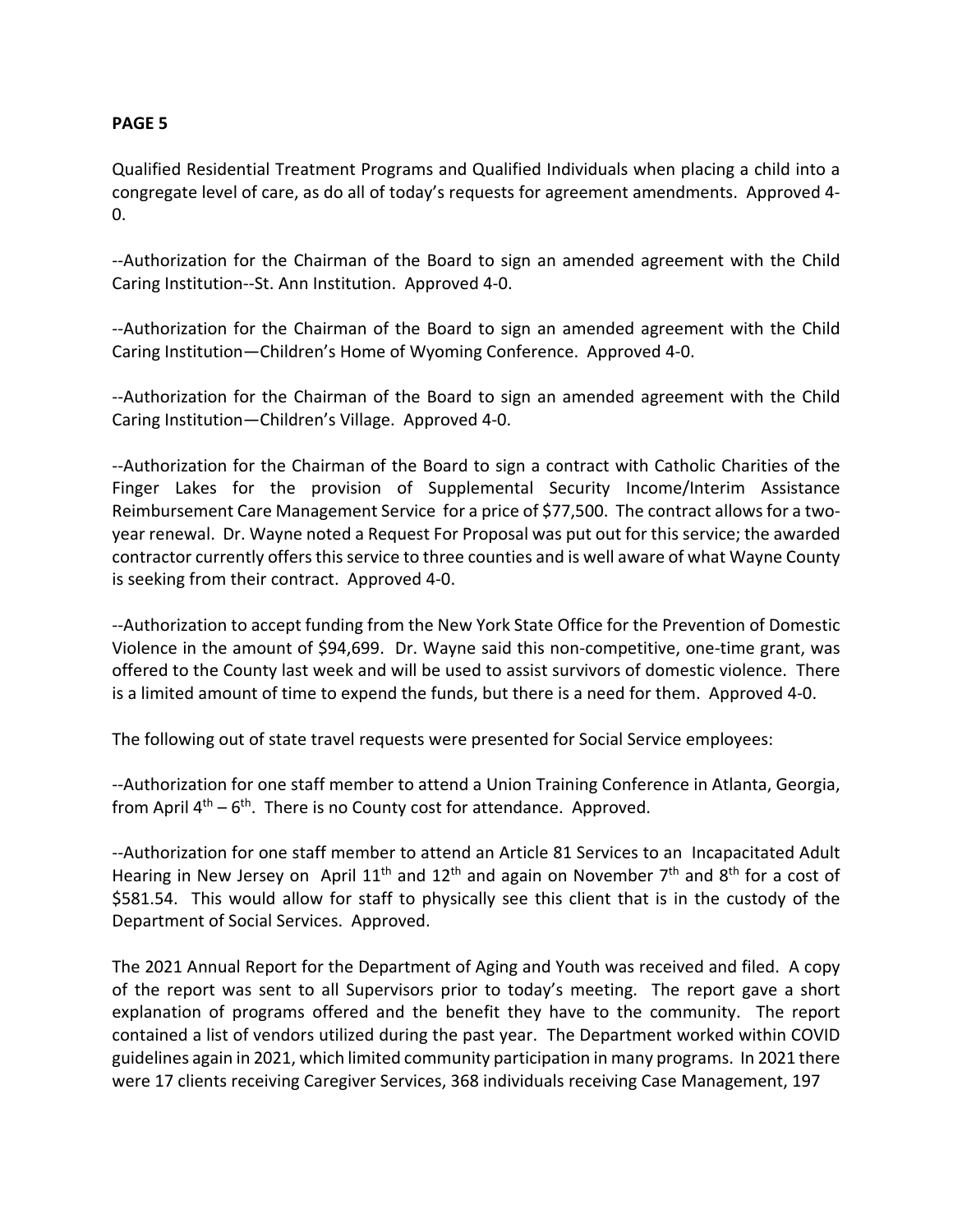individuals attending Congregate Meal Sites, 328 receiving Home Delivered Meals, 57 Legal Services, 42 Nutrition Counseling Services, 131 Aide Services, 312 on PERS Units, and 122 transportation services.

Mrs. Haskins noted ARC has been the contracted food provider for both congregate meal sites and the County's Home Delivery Meal Program, with Home Delivered Meals providing volunteer organization. Home Delivered Meals informed the Department of Aging and Youth they would no longer be providing volunteer coordination service as they developed their own Home Delivered Meal Service and will be utilizing their list of volunteers to deliver their meals. They will not provide the County with the names and contact information of their current volunteers. Home Delivered Meals will not be free. The meals through the Department of Aging and Youth are provided to qualified senior citizen, both financially and physically. There is no mandated cost for the meals, only a donation recommendation. Mrs. Haskin said the Department has not received any volunteer referrals from Home Delivered Meals in the past three months. She is concerned the two programs may be hard for seniors distinguish between and understand they may go from receiving a 'free' meal to a meal they have to pay for. Supervisors were informed NYSID (NYS Industries for the Disabled) have stated the price of their meals will be increasing in the coming year to reflect the high increases in food, packaging and transportation costs. The Aging and Youth Department will be able to financially handle the additional expense in their 2022 budget because of Stimulus funding; however, will not have the funds to serve the current numbers if the price per meal doubles. Mrs. Haskins will keep the Committee updated on this issue.

Mrs. Haskins is working with the Human Resource Department on a new and appropriate title for clerical staff in the Department. This would allow for clerical workers in the Area Agency on Aging to provide additional services, as needed, to Caseworkers in the Department. The number of contacts the Department receives from seniors has continued to increase and there are many times when Caseworkers need help. The title under consideration is Aging Services Worker. She will keep the Committee updated on this issue.

Mrs. Haskins informed the Committee she has available staff this year to provide lifeguard coverage at Sodus Point Beach Park beginning on Memorial Day Weekend and every weekend in June, at which time the Park will be staffed every day through the summer with lifeguards. This action would not increase the current budget.

The following transmittals were presented for the Department of Aging and Youth:

--Authorization to rollover unspent Stimulus funds and amend the County budget. Mrs. Haskins stated \$72,639 remains in the 2021 budget from unspent Federal COVID Relief Funds. These funds will be placed into her 2022 budget and used for other direct expenses in the Department. Approved 4-0.